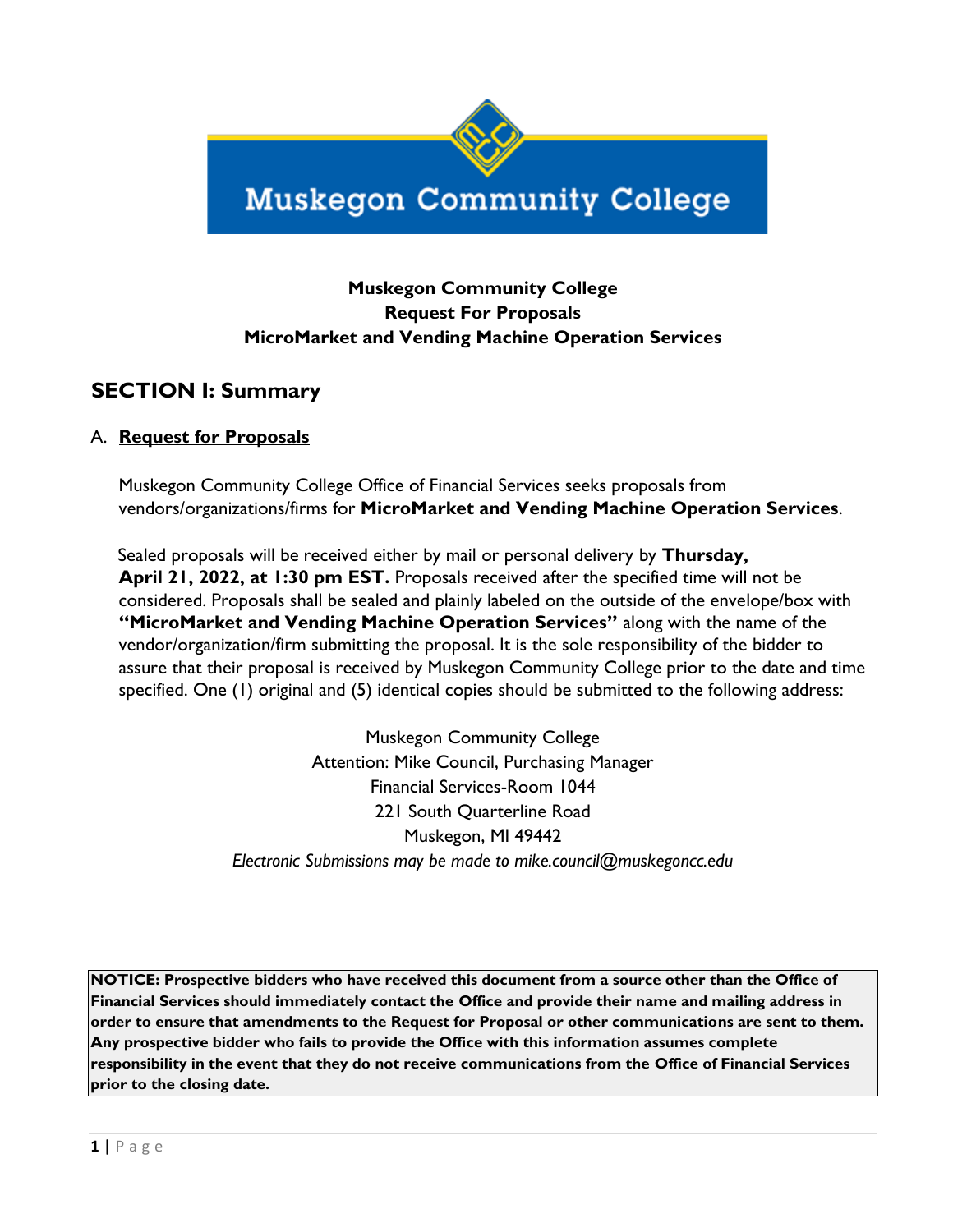### B. **Background on Muskegon Community College**

Muskegon Community College or ("MCC" or "College") is a public [community co](https://en.wikipedia.org/wiki/Community_college)llege, a political subdivision of the State of Michigan, with a full-time equated student enrollment of approximately 2,900 and unduplicated head count of approximately 6,900. The College has an annual operating budget (general fund) of \$37.6 million and employs approximately 225 regular full and part time staff as well as a significant number of adjunct faculty and student assistants. The College offers 41 associate degree programs and 48 certificate programs. The College's main campus, located on a 111-acre campus in Muskegon, includes the Hendrik Meijer Library & Information Technology Center, the Bartels-Rode Gymnasium, the Frauenthal Foundation Fine Arts Center with the Overbrook Theater and Art Gallery, the Stevenson Center for Higher Education, the Science Center, the Health and Wellness Center, and the Art and Music Center. MCC also operates extension centers in Ottawa and Newaygo Counties, as well as the Sturrus Technology Center in downtown Muskegon.

# **SECTION II: Scope**

Muskegon Community College (MCC) is seeking proposals to evaluate all possible options for the food service program at Muskegon Community College from qualified full-service vending companies, to provide snack and other food and non-food vending and MicroMarket services. These high-quality services should be unique while being easily identified with the College's heritage and tradition.

The selected contractor will be expected to create a comprehensive, integrated program offering vended and MicroMarket snacks, coffee, ice cream, food items and other miscellaneous items and products, including healthy and nutritious foods that will increase customer satisfaction by providing quality products and state-of-the-art equipment, while achieving growth and profitability in vending and MicroMarket sales throughout the MCC Campus. Contractor shall work with MCC to support and implement snack vending industry trends and best practices regarding healthy and nutritious snack vending products, as well as campus awareness campaigns and initiatives related to sustainability.

It is the overall intent to provide students, faculty, staff, and patrons of Muskegon Community College with the highest quality products and the most courteous and efficient service possible. In addition, it is the College's desire to provide quality MicroMarket and vending options at the most reasonable and economical prices possible.

There are 25 vending machines, combination of hot/cold beverages and snack, located on the campuses of Muskegon Community College. This includes Main Campus, James L. Stevenson Center, Arts & Music Building, Health & Wellness Center, Bartles-Rode Gymnasium, Sturrus Technology Center, MCC Ottawa Center, and University Park Golf Course. There is one MicroMarket located on the Main Campus.

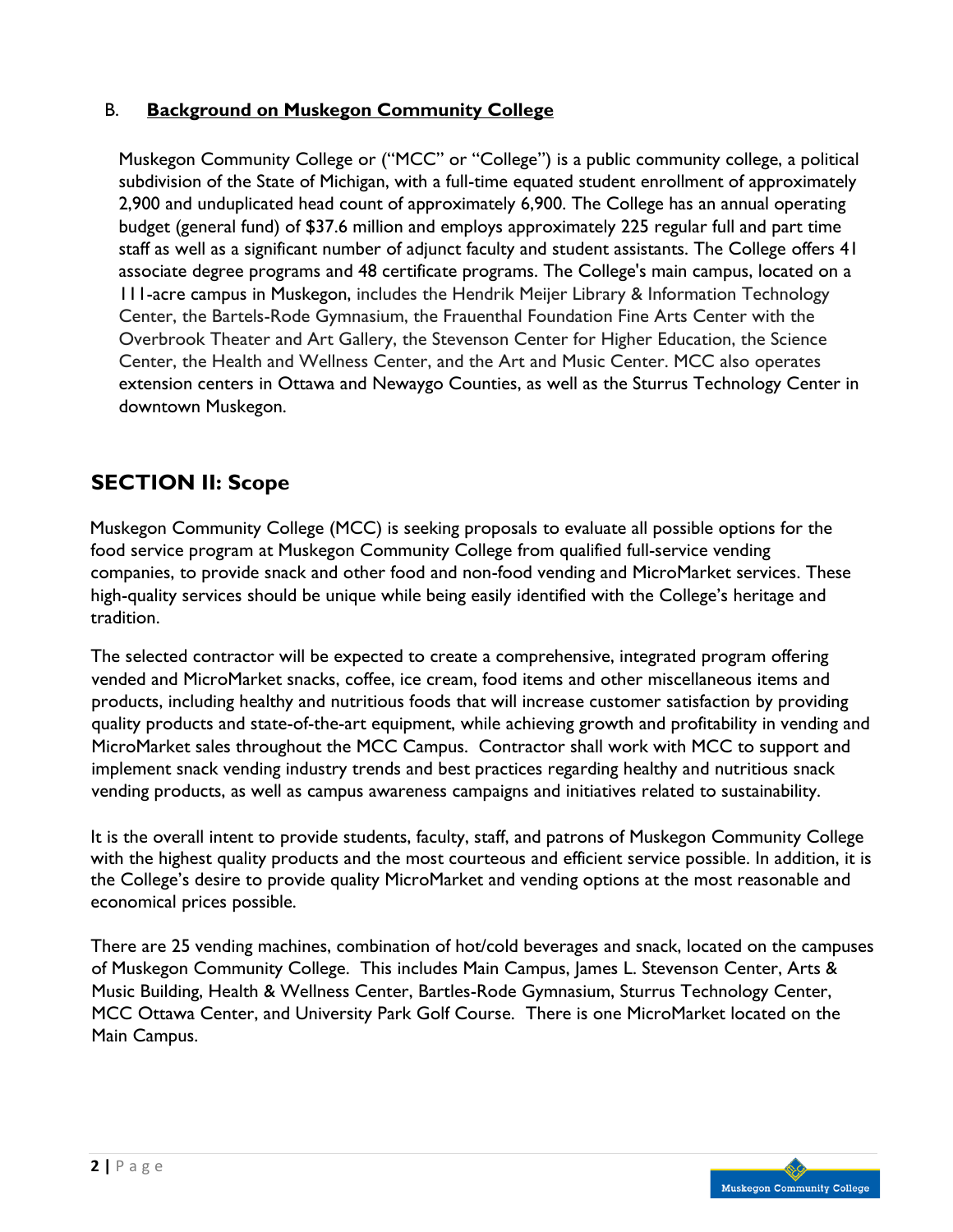Effective college community outreach efforts coupled with appealing atmosphere in the food service unit should satisfy and attract a significant portion of the College community to the food services program. Food services offered shall enhance the quality of life on the campus. The Contractor shall perform in such a way as to contribute to the prestige of the institution by providing the campus with a solid business operation. Successful food operations must gradually evolve (and not remain static) in order to continue to be successful. As a result, receptivity to new ideas should be demonstrated by the contractor's staff. Contractor shall be alerted to changing food service trends, new market forms of food, and changing diet patterns that evolve throughout the food service industry. With input from the institution, methods of food service merchandising, public relations, promotion, and menu presentation in all operations should be continually reviewed to increase usage, improve service, and maximize potential revenues.

The food service program at Muskegon Community College should be designed with the following objectives in mind:

- Nutritionally sound meals
- Environmentally friendly/sustainable food items and packaging
- Timely services
- Prices affordable to Muskegon Community College students
- Varied menu and vending selections
- A collegiate food service environment
- Efficient and sanitary facilities and machines
- Program of facility improvements

As a starting point, the following preliminary timetable has been established for this RFP.

| Proposals Due                | April 21, 2022 |
|------------------------------|----------------|
| On Campus Oral Presentations | April 27, 2022 |
| Selection Made               | May 18, 2022   |

### **SECTION III: Proposal Format and Content**

A. MCC will accept proposals until **Thursday, April 21, at 1:30 pm EST**. One (1) original and five (5) copies of the proposal are to be submitted to:

> Mike Council Purchasing and Financial Services Manager Muskegon Community College 221 S Quarterline Road Muskegon, MI 49442

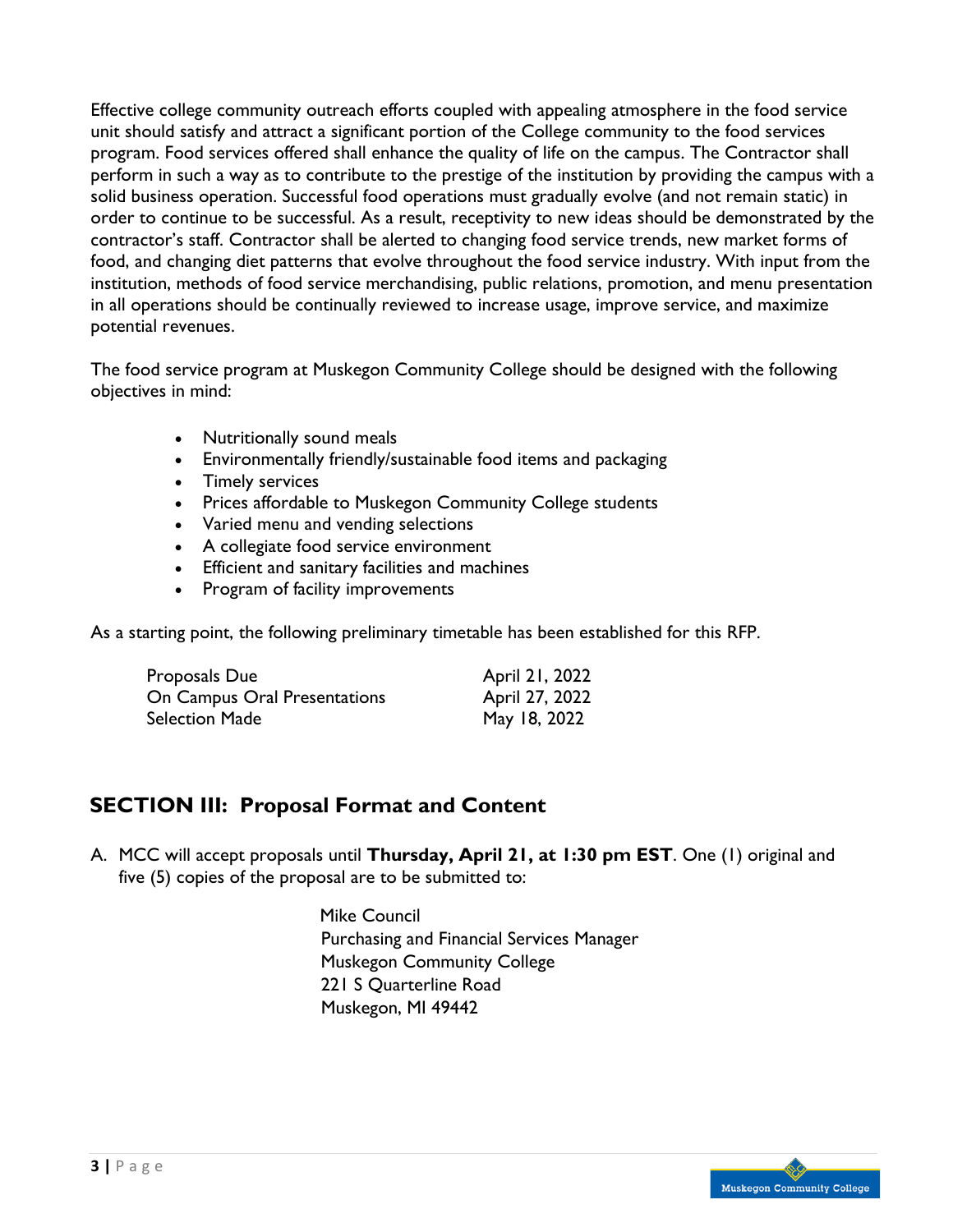- B. Proposals must adhere to the following format, both in content and sequence. Proposals should be succinct yet provide adequate detail for objective analysis. By submitting a proposal, each vendor/organization/firm certifies that it understands this RFP and has full knowledge of its scope. Each vendor/organization/firm also certifies that it understands that it will be solely responsible for any and all costs relating to preparation of proposals, including any time involved with oral presentations.
	- **1. Vendor/Organization/Firm Name and Address,** including local address, telephone number, name of contact person, and date of proposal.

### **2. Vendor/Organization/Firm Statistics**

- a) Size of Vendor/Organization/Firm (e.g., gross receipts/revenues, number of employees, number of properties owned/operated, etc.)
- b) Number of years the Vendor/Organization/Firm has been in business.
- c) Community outreach/involvement efforts, with specific details related to COVID-19 protocols.
- **3. Proposal Details –** Include product selection/pricing, equipment information, additional technology/services available.
- **4. Vendor/Organization/Firm References –** A minimum of three, but not more than six, shall be documented.
- **5. Total Cost –** The pricing for this contract will be on a revenue sharing basis. State the maximum dollar amount or percentage amount your Vendor/Organization/Firm proposes to fulfill this request.
- **6. Other Terms & Conditions –** State any other conditions, exclusions, or alternates.

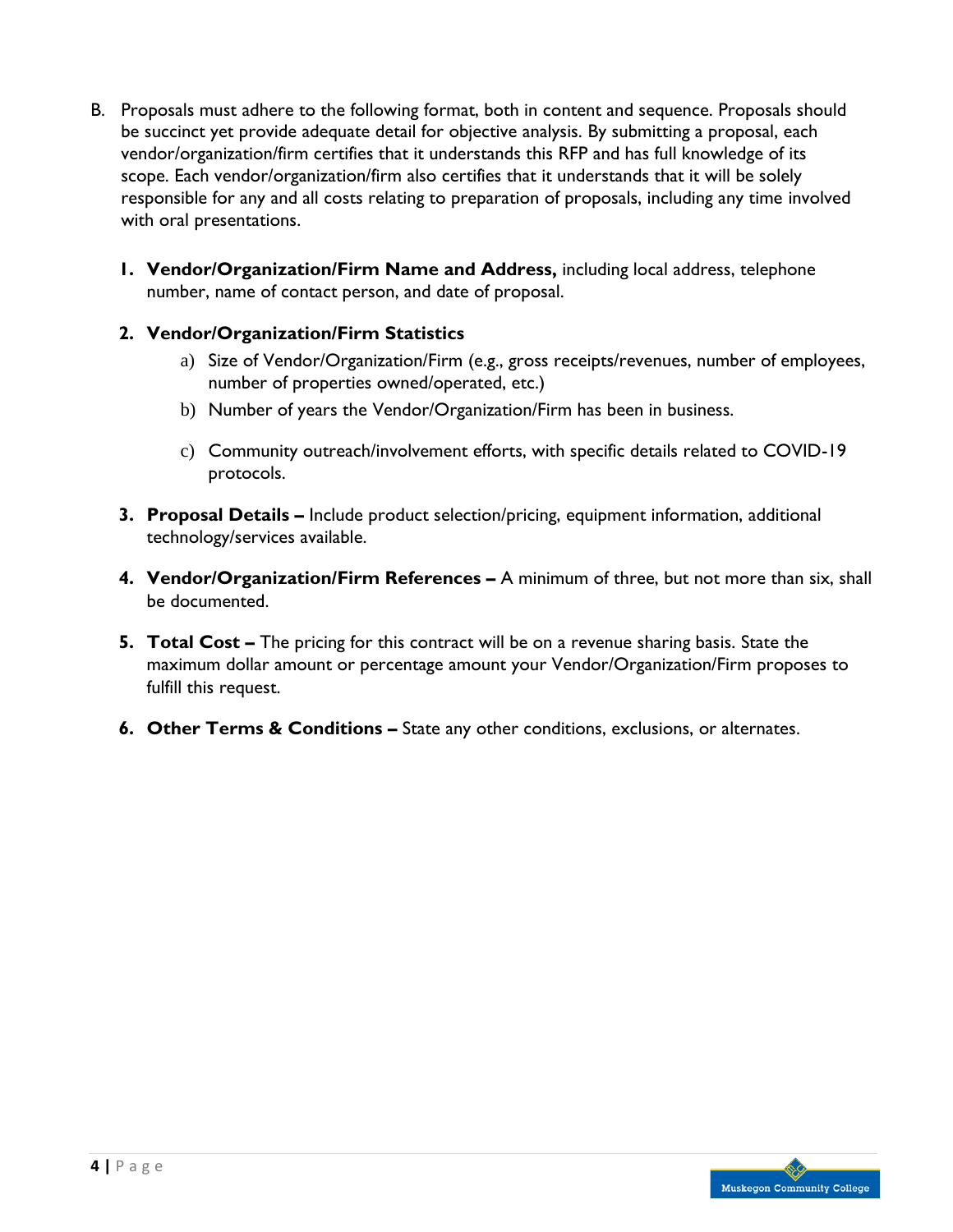# **SECTION IV: Contacts, Timing, and Administrative Details**

### **A. Contacts**

MCC specifically instructs all interested Vendors/Organizations/Firms to restrict all questions regarding this RFP to written or emailed communications forwarded to the above-named RPF Contact Person. All questions and concerns must be received no later than **Thursday, April 14, at 3:00 pm EST**. MCC shall have a reasonable amount of time in which to respond to all questions and concerns; however, MCC reserves the right to decline to respond to any question.

MCC may, in its sole discretion, respond in writing or by email to written inquiries concerning this RFP**,** and may email, or mail via U.S. Postal Service its response to all parties recorded by MCC as having received a copy of this RFP. Only MCC responses that are made by formal written Addenda shall be binding. Any verbal responses or written interpretations or clarifications other than Addenda to this RFP shall be without legal effect. Any and all Addenda issued by MCC prior to the submittal deadline shall be and are hereby incorporated as a part of this RFP for all purposes.

#### **B. Timing**

- **1.** Proposals must be submitted by **Thursday, April 21, 2022, at 1:30 pm EST**.
- **2.** Oral presentations by final candidates, if deemed necessary by MCC, will take place on a date to be determined.
- **3.** Award notification following **Wednesday, May 18, 2022** Board of Trustees meeting, but no later than June 1, 2022.

#### **C. Administrative Details**

- **1. The proposal must be signed and dated by a duly authorized Vendor/Organization/Firm representative.**
- **2.** MCC considers all information and documentation requested to be submitted in response to this RFP to be of a non-confidential and non-proprietary nature and therefore shall be subject to public disclosure. Bidders are hereby notified that MCC strictly adheres to all statutes, court decisions, and the opinions of the Michigan Attorney General with respect to disclosure of public information.
- **3.** MCC reserves the right to reject any and all offers, to waive informalities and minor irregularities in offers received, and to request additional information from proposing Vendors/Organizations/Firms.
- **4.** MCC reserves the right to accept the proposal for services deemed to be in the best interests of MCC. The accepted proposal may not necessarily be the lowest bid.

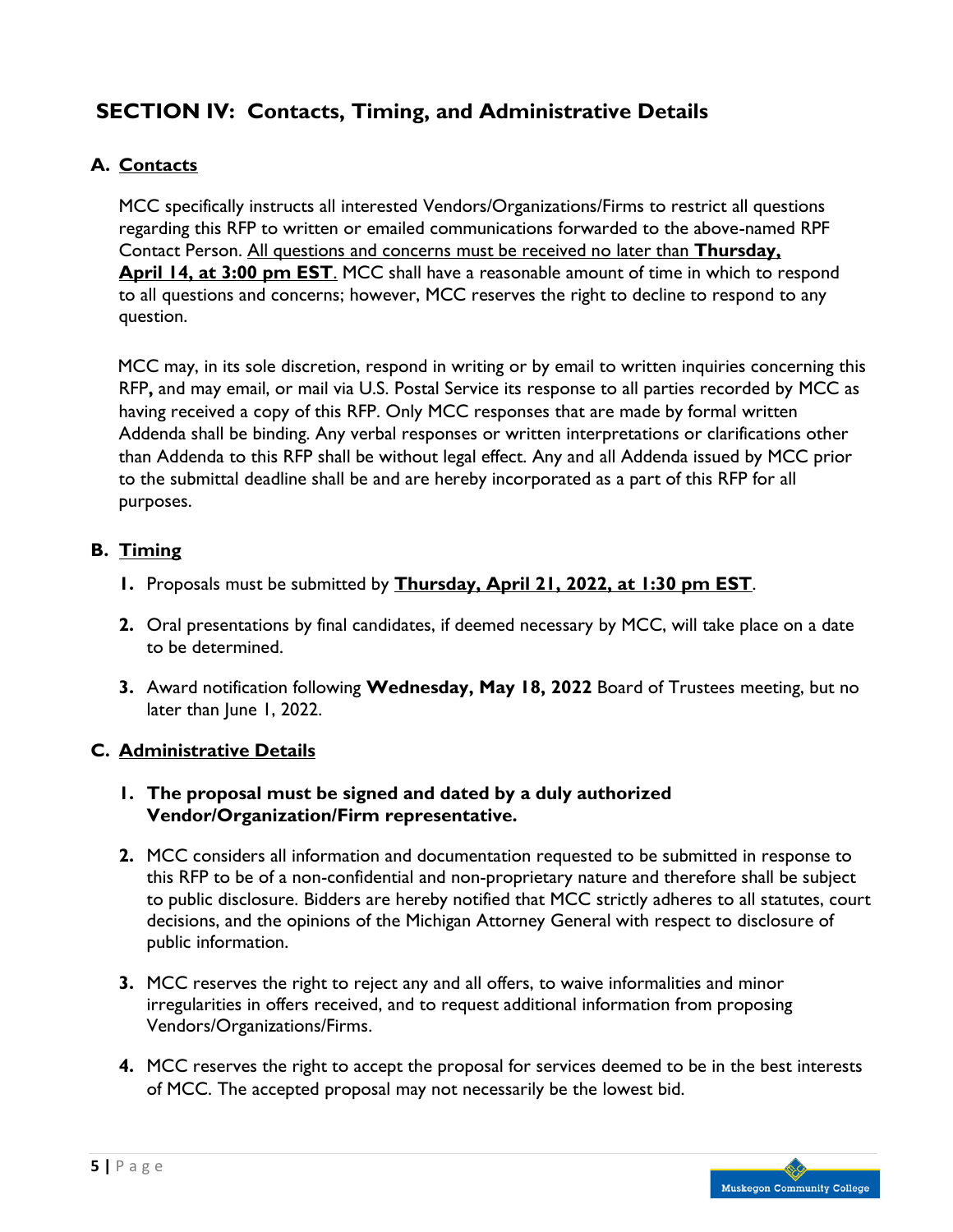- **5.** Work performed and plans produced shall comply with all state, federal and local laws, including but not limited to those related to building, environmental, statutory, legal process, OSHA and the Fair Labor Standards Act.
- **6.** The contract may be terminated by mutual consent of both parties or by Muskegon Community College at its discretion. This contract, if awarded, may be cancelled in whole or in part by Muskegon Community College upon giving at least sixty (60) days written notice prior to cancellation; except that nonperformance on the part of the contractor(s) will be grounds for termination upon fifteen (15) days written notice.
- **7.** The firm will abide by all State and Federal Regulations on wages and hours of any employee. The firm shall be responsible for all of its employees, subcontractors and their actions during their term of the contract with Muskegon Community College.

# **EQUAL OPPORTUNITY NOTICE**

It is the policy of MCC to provide equal opportunities and not discriminate in enrollment, education, employment, public accommodations, activities, or services on the basis of race, color, religion, sex, national origin, marital status, sexual orientation, political persuasion, disability, height, weight, age, or other prohibitive matters.

It is the policy of MCC to patronize only those firms and Providers that demonstrate a commitment to equal opportunity within their own enterprises and who abide by Federal and State laws.

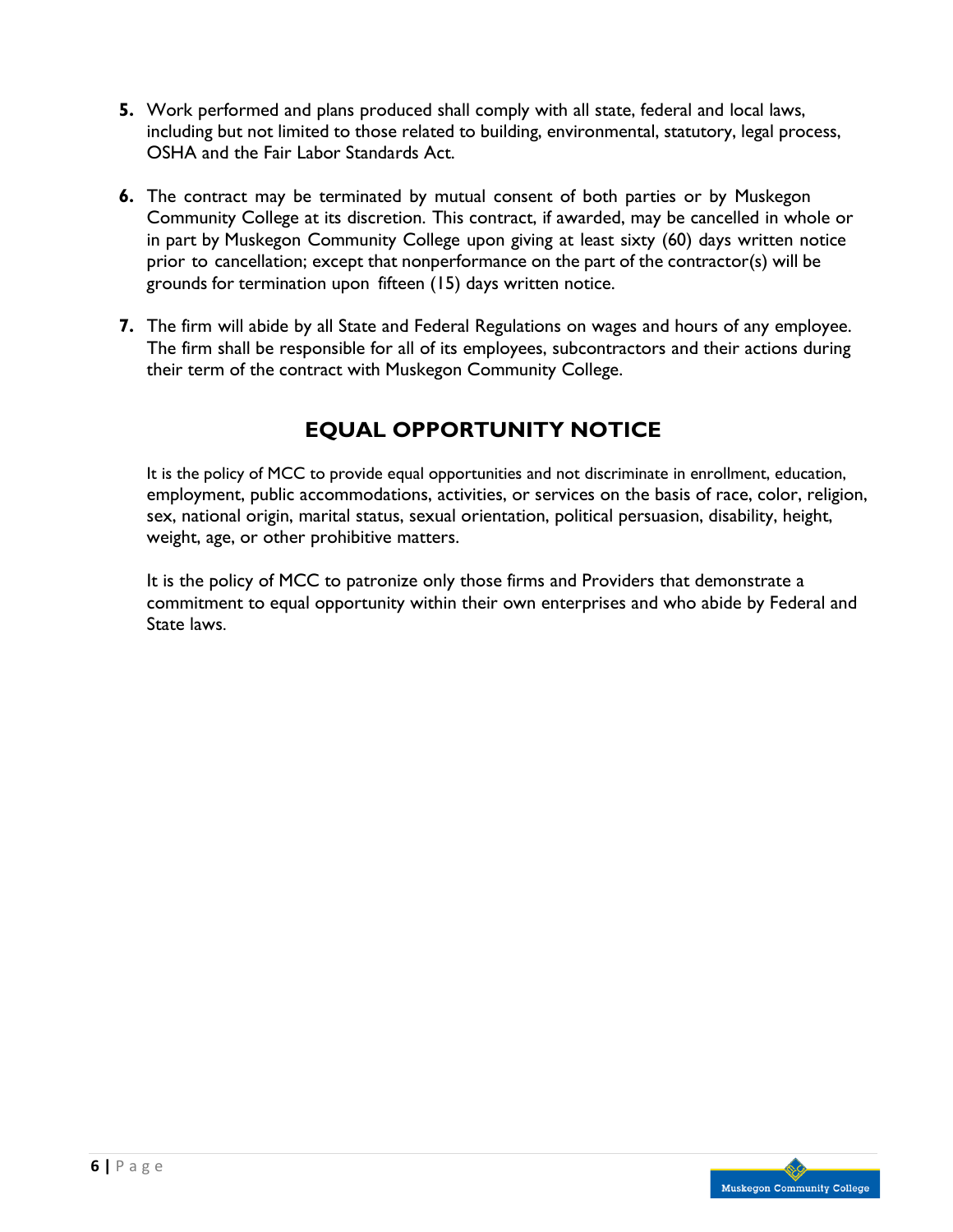# **SECTION V – Information and Instructions**

- **A. Submission Requirements:** The complete original proposal **must be submitted in a sealed package and received by Thursday, April 21, 2022, at 1:30 pm EST.**
- **B. Interview:** A bidder may be required to make a presentation of their proposal. This will provide an opportunity to clarify or elaborate on the proposal, but will not, in any way provide an opportunity to change any proposed price or other material condition. If MCC chooses to entertain presentations, the College will schedule and notify the bidder(s) of the time and location of their presentation.
- **C. Modifications:** In order to meet the needs of the College more fully, Muskegon Community College reserves the right to request that the bidder modify the proposal.
- **D. Request for Additional Information:** The bidder shall furnish such additional information as Muskegon Community College may require.
- **E. Acceptance/Rejection/Modification to Proposals:** Muskegon Community College reserves the right to negotiate modifications to proposals that it deems acceptable, reject any and all proposals, and waive minor irregularities in the procedures.
- **F. Taxes:** Muskegon Community College is exempt from Federal, State, and Local Taxes and will not be responsible for any such taxes in connection with the award under this RFP.
- **G. Evaluation/Award:** The evaluation and award of this bid shall be a combination of factors including but not limited to price, other conditions, professional competence, references, and the correlation of the proposal submitted to the needs of the College, and any other factors considered to be in the College's best interest. The bid will be awarded to the most responsible, responsive bidder whose proposal, conforming to this solicitation, will be most advantageous to the College, price and other factors considered.

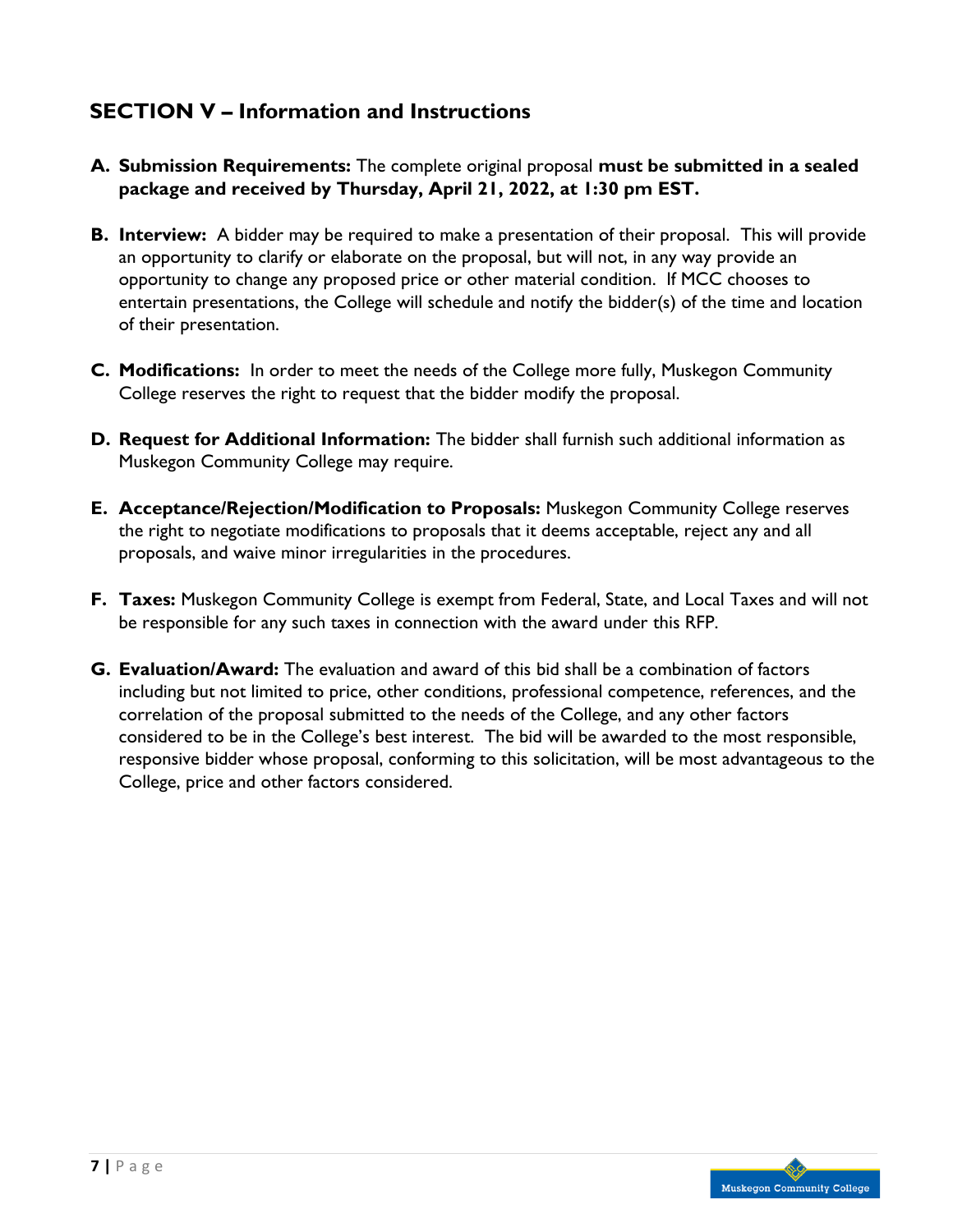# **SECTION VI: Other Requirements**

In order to ensure a uniform review process and obtain the maximum degree of compatibility, it is required that the proposals be organized in the manner specified below.

- **A.** Title Page: The bidder should identify the RFP subject, the name of the Vendor/Organization/Firm, local address, telephone number, name and title of contact person and date of submission.
- **B.** Table of Contents: Provide clear identification of the material by section and by page number.
- **C.** Vendor/Organization/Firm History: Information related to the bidder's qualifications and resources.
	- a. Briefly describe your Vendor/Organization/Firm history, number of employees and years in existence.
	- b. Provide details of your Vendor/Organization/Firm financial status and stability.
- **D.** Qualifications and Experience of Staff.
- **E.** Licensing (upon vendor selection): Vendors proposing a MicroMarket must obtain a Food Retail Facility (FRF) License from the Michigan Department of Agriculture & Rural Development. The vending license will not suffice due to the ability of the public to access MicroMarket facilities.
- **F.** References: List at least three (3) client references. (See page 8).
- **G.** Required Forms: Complete and sign all required forms (See page 9). (If applicable)

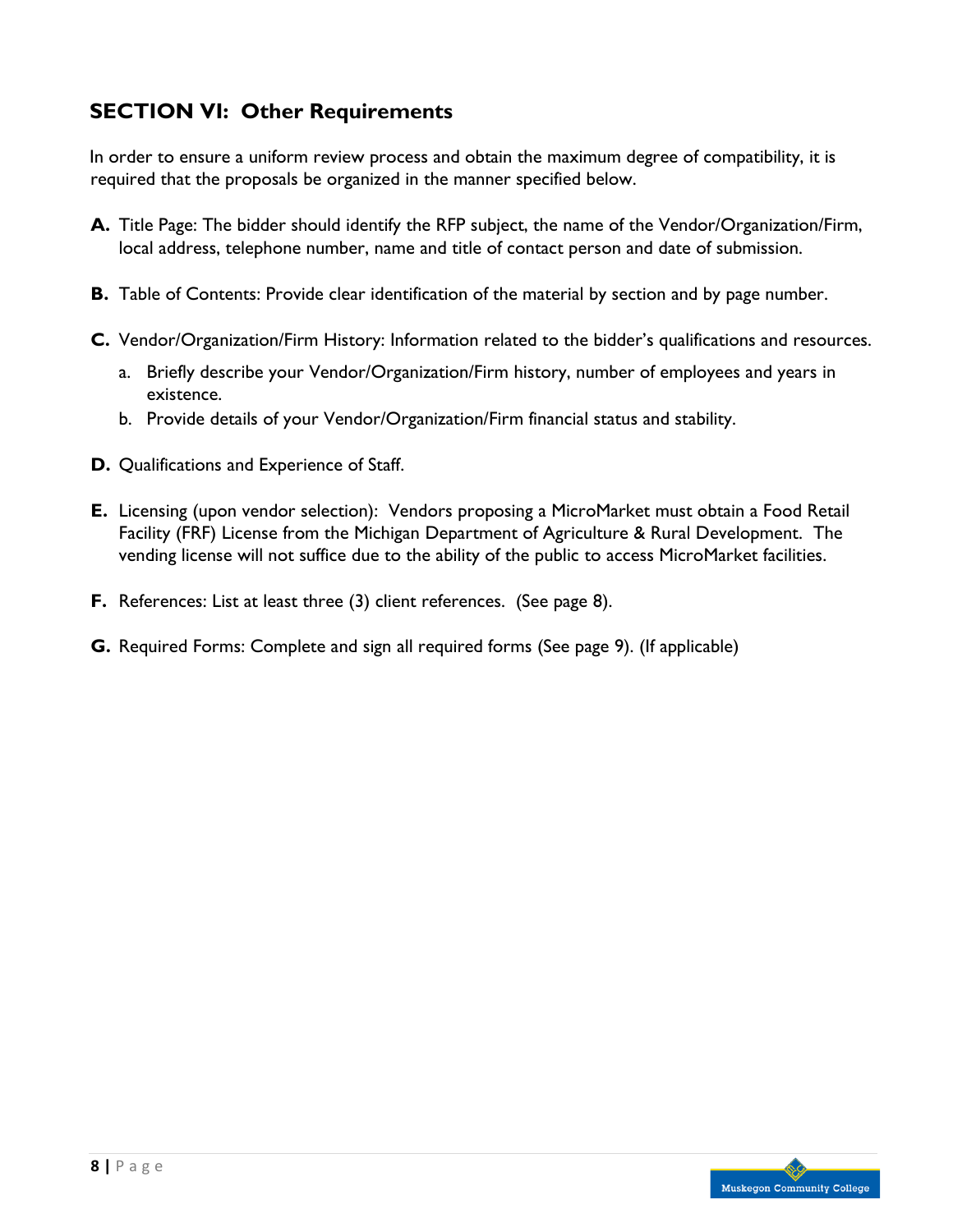### **MUSKEGON COMMUNITY COLLEGE REQUEST FOR PROPOSAL MicroMarket and Vending Machine Operation Services**

# **SECTION VII: List of References**

### *IMPORTANT: This form must be returned with the bid proposal form.*

| Address and the contract of the contract of the contract of the contract of the contract of the contract of the contract of the contract of the contract of the contract of the contract of the contract of the contract of th |
|--------------------------------------------------------------------------------------------------------------------------------------------------------------------------------------------------------------------------------|
|                                                                                                                                                                                                                                |
|                                                                                                                                                                                                                                |
|                                                                                                                                                                                                                                |
|                                                                                                                                                                                                                                |
|                                                                                                                                                                                                                                |
|                                                                                                                                                                                                                                |
|                                                                                                                                                                                                                                |
|                                                                                                                                                                                                                                |
|                                                                                                                                                                                                                                |
|                                                                                                                                                                                                                                |
|                                                                                                                                                                                                                                |
| Address Andreas Address Andreas Andreas Andreas Address Andreas Andreas Andreas Andreas Andreas Andreas Andre                                                                                                                  |
|                                                                                                                                                                                                                                |
|                                                                                                                                                                                                                                |
|                                                                                                                                                                                                                                |

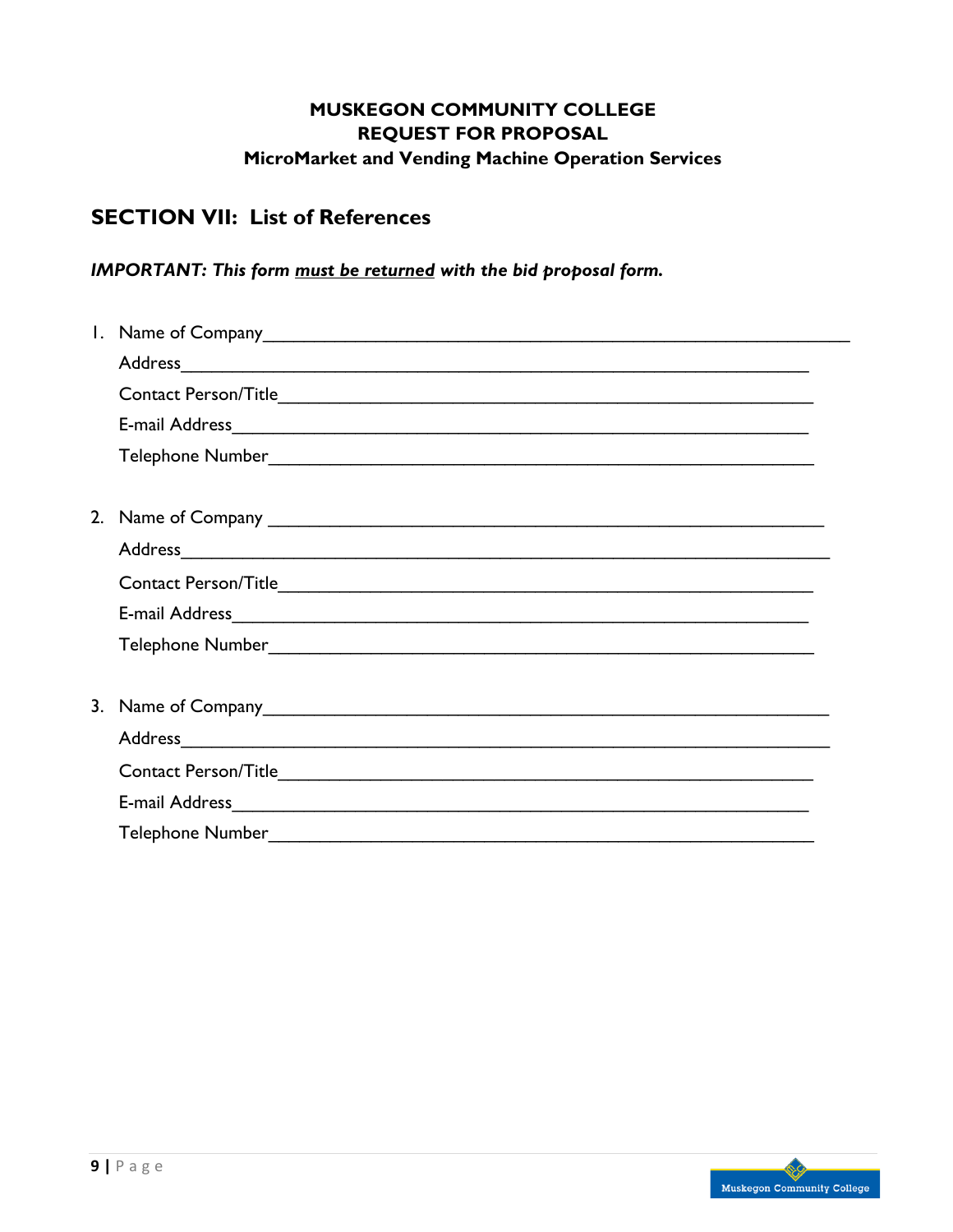# **MUSKEGON COMMUNITY COLLEGE REQUEST FOR PROPOSAL**

**MicroMarket and Vending Machine Operation Services**

## **BIDDER'S CERTIFICATION**

I have carefully examined the Request for Proposal, Instructions, Terms and Conditions, Scope of Services, bid forms and all other documents accompanying this proposal.

I propose to furnish the services specified in the Request for Proposal at the prices or rates quoted in my proposal. I agree that my proposal will remain firm for a period of sixty (60) days in order to allow Muskegon Community College adequate time to evaluate the proposals.

I certify that all information contained in this Request for Proposal is truthful to the best of my knowledge and belief. I further certify I am duly authorized to submit this proposal on behalf of the vendor/organization/firm and that the vendor/organization/firm is ready, willing, and able to perform if awarded this bid/proposal.

I further certify that this bid/proposal is made without prior understanding, agreement, connection, discussion or collusion with any other person, firm or corporation submitting a bid/proposal for the same commodity or service; no officer, employee, or agent of Muskegon Community College or of any other bidder interested in bid/proposal; and the undersigned executed this bidder's certification with full knowledge and understanding of the matters contained and was duly authorized to do so.

| 20520974-2 |
|------------|